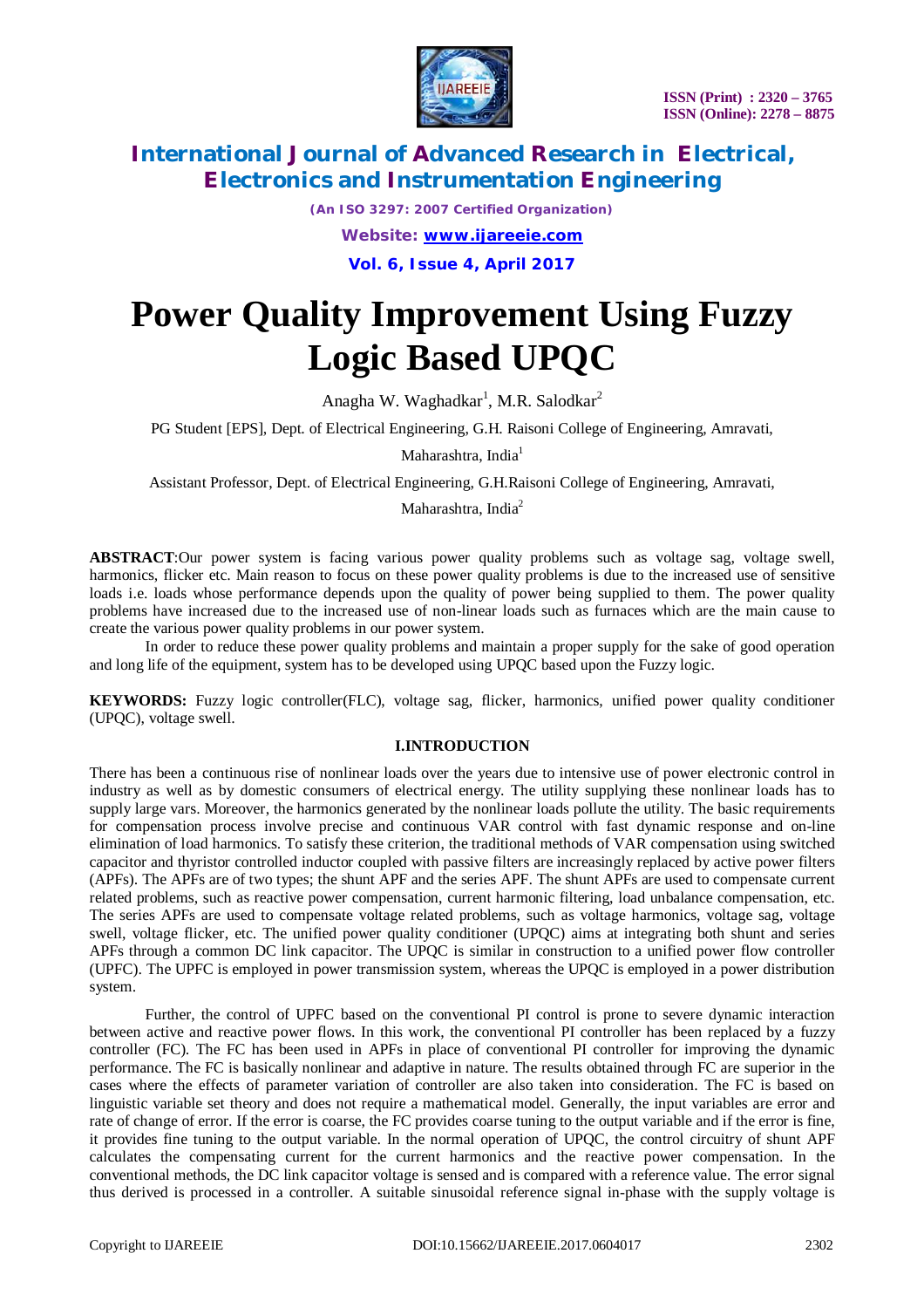

*(An ISO 3297: 2007 Certified Organization)*

*Website: [www.ijareeie.com](http://www.ijareeie.com)*

#### **Vol. 6, Issue 4, April 2017**

multiplied with the output of the PI controller to generate the reference current. Hysteresis band is normally (most often but not always) is imposed on top and bottom of this reference current.

Our power system is facing various power quality problems such as voltage sag, voltage swell, harmonics, flicker etc. Main reason to focus on these power quality problems is due to the increased use of sensitive loads i.e. loads whose performance depends upon the quality of power being supplied to them. The power quality problems have increased due to the increased use of non-linear loads such as furnaces which are the main cause to create the various power quality problems in our power system.

The current power system is dealing with the poor power quality issues and the reason behind this poor power quality and the reason behind this poor power quality is voltage fluctuations, harmonics, transients and reactive power demands and these problems arise due to changing trend of our demand. Now a days in our demand the share of power from power electronics devices has increased a lot and also coupling of grids to wind farms and solar farms has arised the problem of poor quality. These days the use of sensitive loads such as computers has increased to a great extent and thus this is the major reason for our concern about the power quality. These loads are also called as 'sensitive loads'. The reason for these loads to become sensitive are the use of IC's used in these devices which are sensitive to the quality of power being supplied. If the quality of power being supplied to these sensitive loads is not good then it may lead to a permanent damage of these loads. Power quality problems even result into slowing down of motors. Thus for the sake of better operation and long life of these consumer equipment, quality of power has to be maintained. In this project we overcome the various power quality problems which is must for the smooth operation and better life of equipment.

#### **II.SYSTEM MODEL AND ASSUMPTIONS**

With increasing applications of nonlinear and electronically switched devices in distribution systems and industries, power-quality (PQ) problems, such as harmonics, flicker, and imbalance have become serious concerns. In addition, lightning strikes on transmission lines, switching of capacitor banks, and various network faults can also cause PQ problems, such as transients, voltage sag/swell, and interruption. A shunt converter (also known as the shunt active power filter) can compensate for distortion and unbalance in a load so that a balanced sinusoidal current flows through the feeder. A series converter (also known as the dynamic voltage restorer) can compensate for voltage sag/swell and distortion in the supply-side voltage so that the voltage across a sensitive/ critical load terminal is perfectly regulated. One modern and very promising solution is the unified power-quality conditioner. UPQC is a custom power device that consists of shunt and series converters connected back to back on the dc side and deals with load current and supplyvoltage imperfections. UPQC has attracted the attention of power engineers to develop dynamic and adjustable solutions to PQ problems. This led to the development of advanced control techniques and novel topologies for UPQC. Control techniques play a vital role in the overall performance of the power conditioner. The rapid detection of the disturbance signal with high accuracy, fast processing of the reference signal, and high dynamic response of the controller are the prime requirements for desired compensation.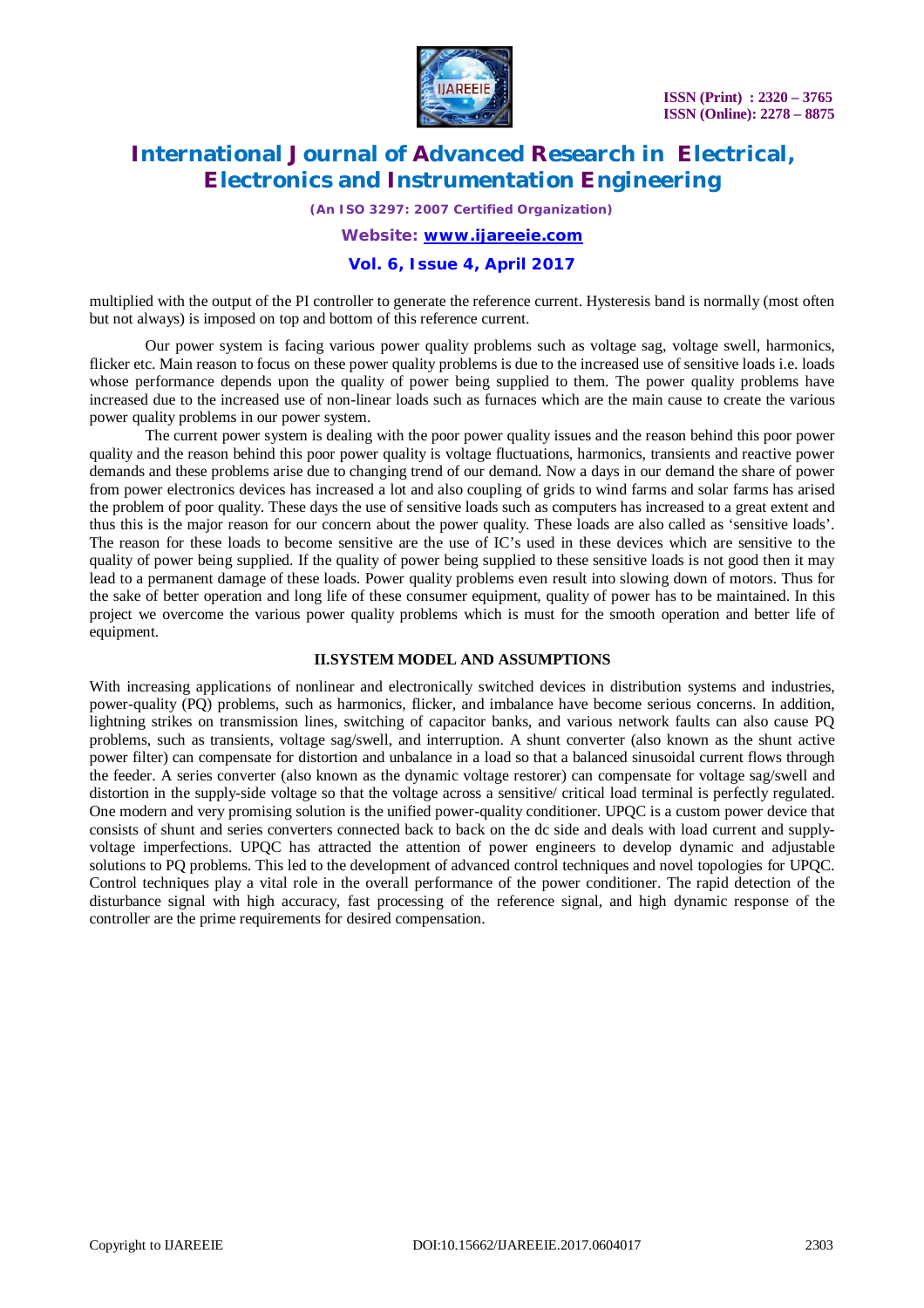

*(An ISO 3297: 2007 Certified Organization)*

*Website: [www.ijareeie.com](http://www.ijareeie.com)*

**Vol. 6, Issue 4, April 2017**



Fig 1: Modified diagram of UPQC

The key elements used in UPQC are

- 1. Main supply
- 2. LC filter
- 3. Series APF
- 4. Shunt APF
- 5. Non-linear load

Main Supply: The main supply used is the standard supply of rating 230V, 50Hz . A power supply is an electronic device that supplies electric energy to an electrical load. The primary function of a power supply is to convert one form of electrical energy to another and, as a result, power supplies are sometimes referred to as electric power converters. Some power supplies are discrete, stand-alone devices, whereas others are built into larger devices along with their loads. Examples of the latter include power supplies found in desktop computers and consumer electronics devices. LC filter: An LC circuit, also called a resonant circuit, tank circuit, or tuned circuit, is an electriccircuit consisting of an inductor, represented by the letter L, and a capacitor, represented by the letter C, connected together. The circuit can act as an electrical resonator, an electrical analogue of a tuning fork, storing energy oscillating at the circuit's resonant

Series APF: Series APF is a series element which can act as a controlled voltage source. It injects voltage of negative harmonics through injection transformer. The capacitor is energy storage with self supporting i.e. with reactive power exchange. If we use a fixed dc source then there exists only a real power exchange through voltage source inverter.

Shunt APF: Shunt active power filter is a shunt connecting device which can be acts as controlled current source. It injects negative current harmonics to solve current related problems. The purpose of capacitor is same as series APF. The basic circuit of shunt APF and its basic function is explained in fig4.4. The functions of shunt APF are dc link voltage regulation, improvement of power factor by controlling reactive power.

Non-linear load: A nonlinear load in a power system is characterized by the introduction of a switching action and consequently current interruptions. This behaviour provides current with different components that are multiples of the fundamental frequency of the system. These components are called harmonics. The amplitude and phase angle of a harmonic is dependent on the circuit and on the load it drives. For a fundamental power frequency of 60 Hz, the

frequency.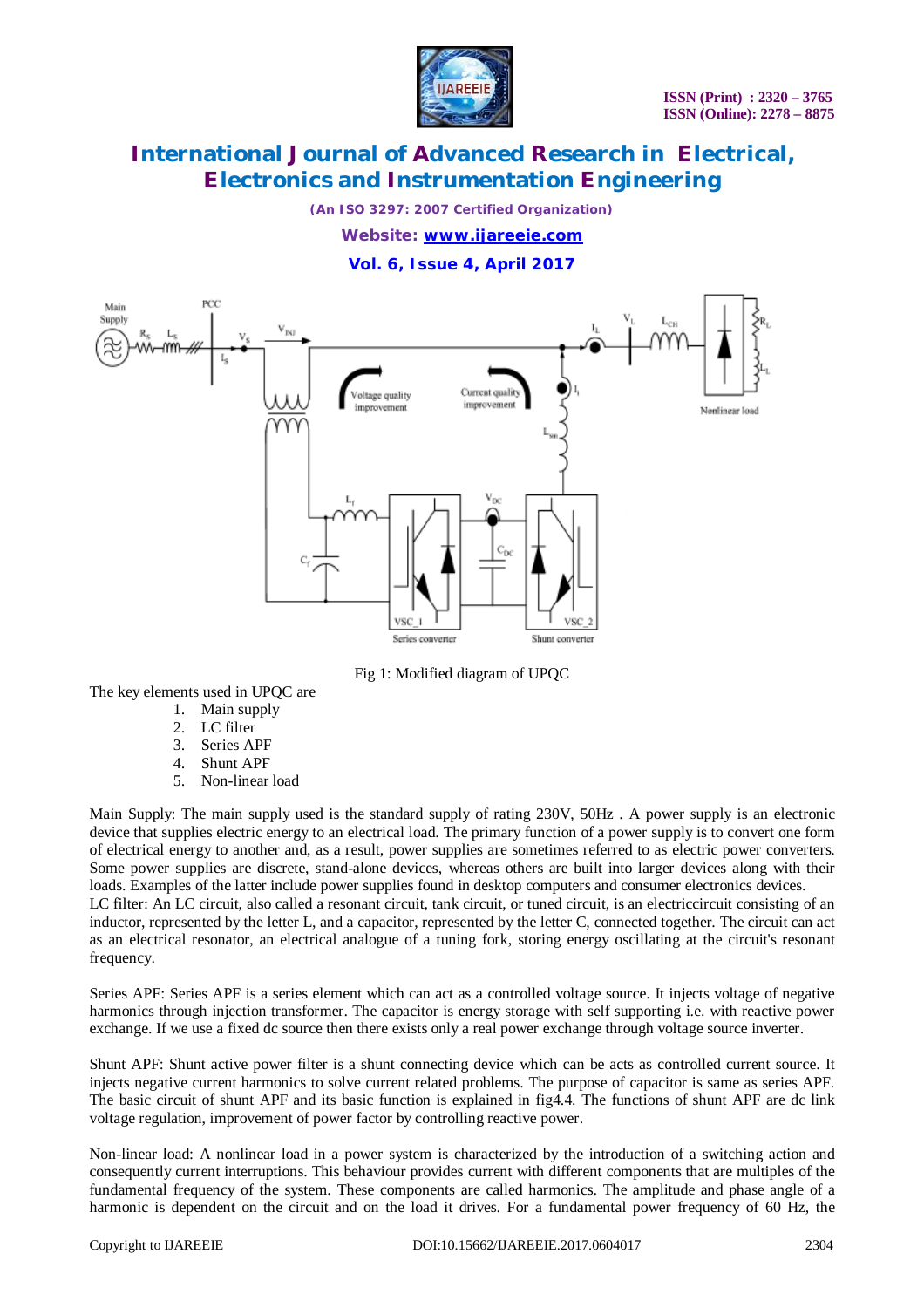

*(An ISO 3297: 2007 Certified Organization)*

*Website: [www.ijareeie.com](http://www.ijareeie.com)*

#### **Vol. 6, Issue 4, April 2017**

 $2^{nd}$ harmonic is 120 Hz, the  $3^{rd}$  harmonic is 180 Hz, and so on. The harmonic currents flow toward the power source through the path of least impedance.



Fig 2:Simulink model using Fuzzy Logic Controller

The above figure shows the combined series shunt model of UPQC. In this model the entire UPQC is shown which is the combination of series and shunt APF.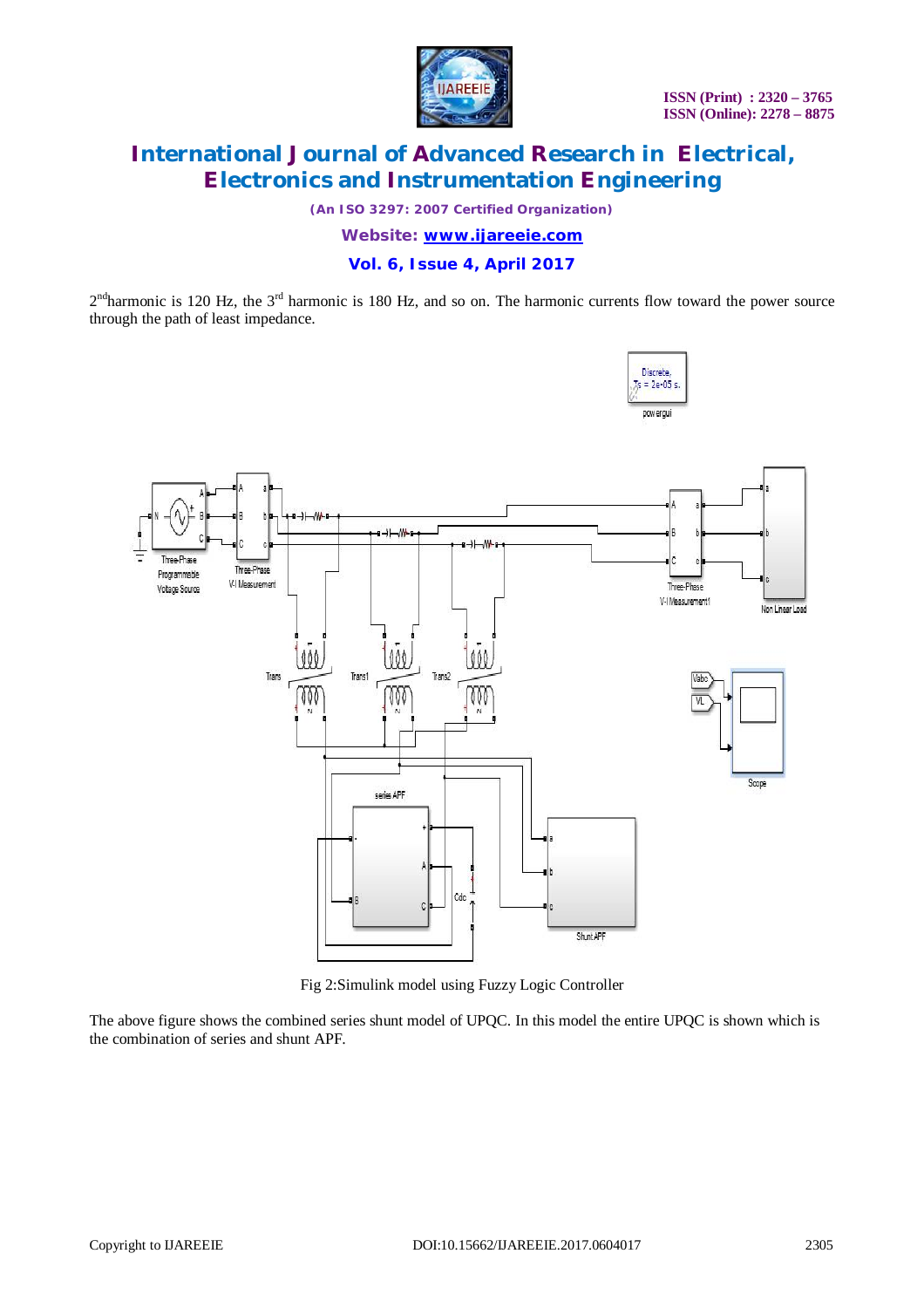

*(An ISO 3297: 2007 Certified Organization)*

*Website: [www.ijareeie.com](http://www.ijareeie.com)*

**Vol. 6, Issue 4, April 2017**



Fig 3: Simulink Model Using PID controller

The above figure shows the simulink model of PID controller. Model is same as that of fuzzy logic controller only PID controller is used instead of fuzzy controller

The without UPQC system is taken, and then we can add the UPQC system with PI controller is connected to this without UPQC circuit. The actual signal is taken from the source side, this signal is transformed abc to dqo form. Then this signal is compared with reference signal it then the error signal. The error signal is given to the PI-controller; the controller gives signal the corresponding switch will be turned on. Depending upon the controller gain value the output will be varied.

The without UPQC system contain Sag, Swell, Active and Reactive power output by using this with UPQC system we can eliminate this Sag, Swell, Active and Reactive power for the use of proper Proportional Integral (PI) controller.

#### **III. RESULT AND DISCUSSION**

A PI-based control strategy used in the UPQC, which mainly compensates the reactive power along with voltage and current harmonics under non-ideal mains voltage and unbalanced load-current conditions. The without UPQC contain sag, swell, active and reactive power distortion. So we can mitigate this problem UPQC system is proposed, to mitigate this problem by the use of PI control and Pulse Width Modulation (PWM) technique. The simulation results show that, when under sag, swell, active and reactive power distortion under fault condition, the PI control algorithm eliminates the impact of distortion on supply voltage and unbalance of load current on the power line, making the power factor unity. Meanwhile, the series APF isolates the loads and source voltage in unbalanced and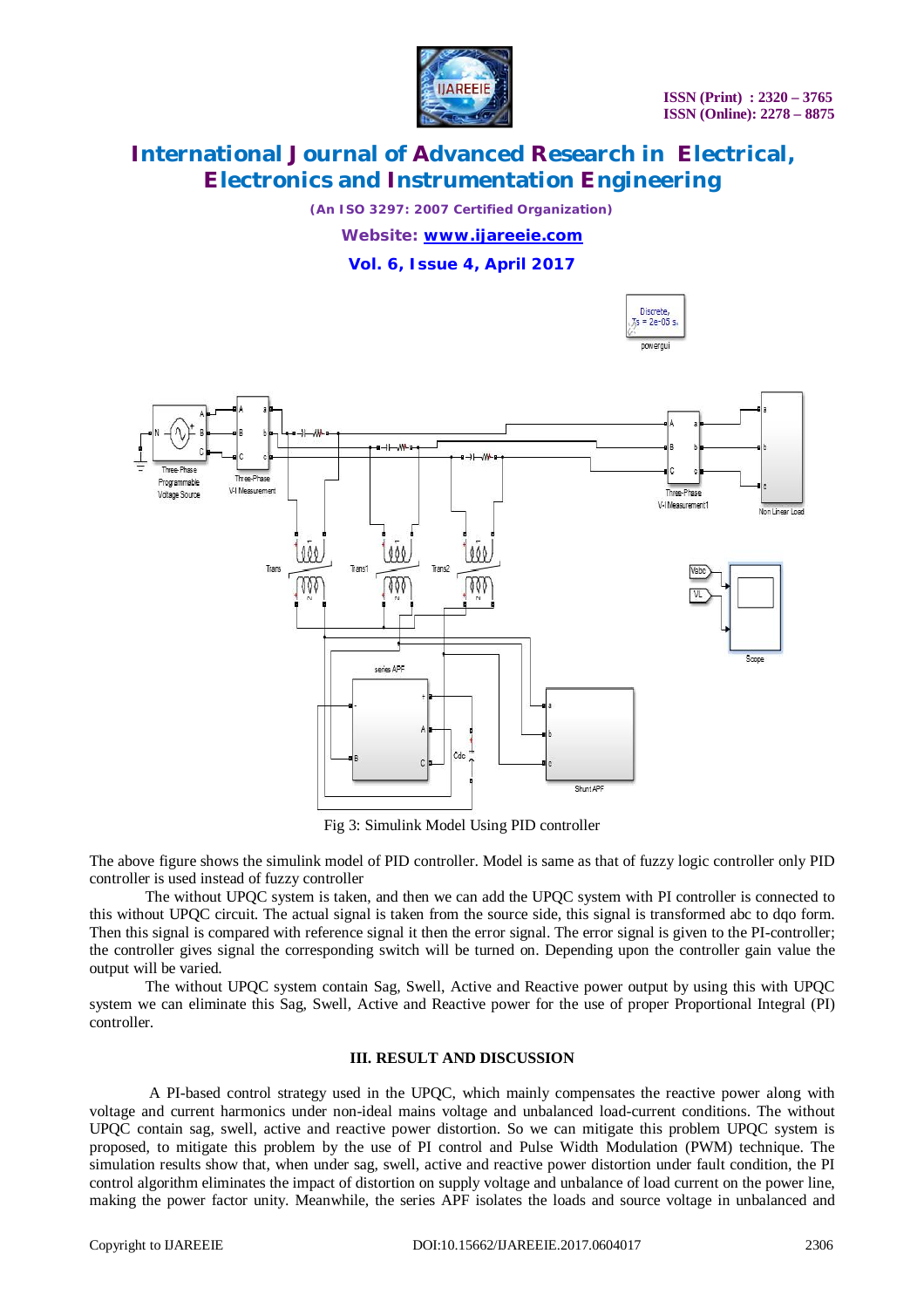

*(An ISO 3297: 2007 Certified Organization)*

*Website: [www.ijareeie.com](http://www.ijareeie.com)*

### **Vol. 6, Issue 4, April 2017**

distorted load conditions, and the shunt APF compensates reactive power, and provides three-phase balanced and rated currents for the mains. Simulation results obtained by the use of Matlab/simulink software to mitigate the power quality problems effectively by the use proper PI controller of UPQC.



Fig 4 :Graph of source supply voltage  $V_{abc}$  and load voltage  $V_L$  of Fuzzy logic controller.



Fig 5: Graph of source supply voltage  $V_{abc}$  load voltage  $V_L$  of PID controller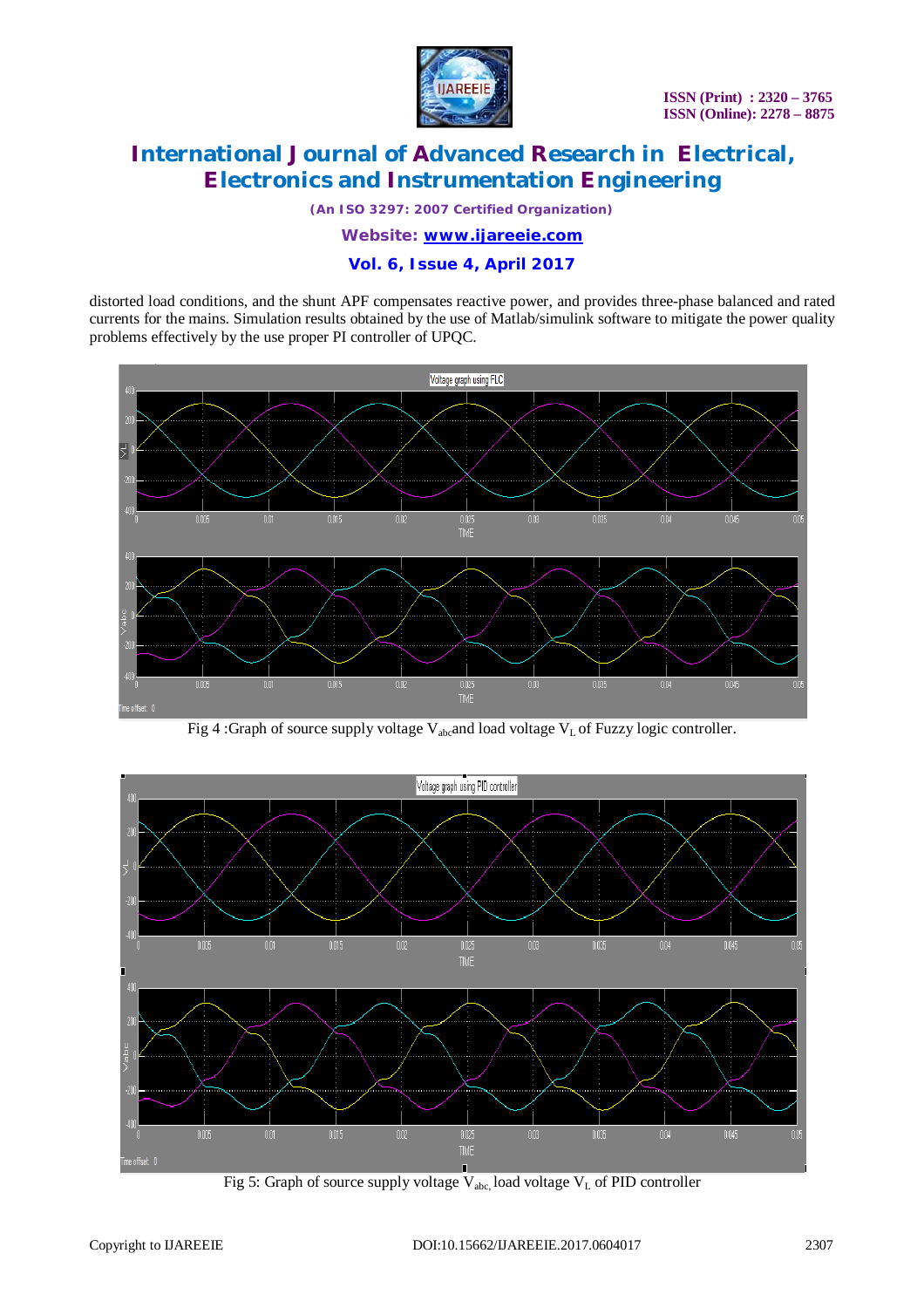

*(An ISO 3297: 2007 Certified Organization)*

*Website: [www.ijareeie.com](http://www.ijareeie.com)*

**Vol. 6, Issue 4, April 2017**

The graph of supply voltage Vabc and the load voltage  $V<sub>L</sub>$  are shown below. This graph represents both the voltages with the use of PID controller.

The response graph using Fuzzy controller is shown below. The x-axis represents the time whereas the y-axis shows the response of the system using Fuzzy logic controller.



Fig 6:Response of Fuzzy Controller

The response graph obtained with the use of Fuzzy logic controller which is more linear in nature in comparison with the graph obtained by PID controller.



Fig 7: Response Of PID controller

The above figure shows the graph obtained with the use of PID controller.